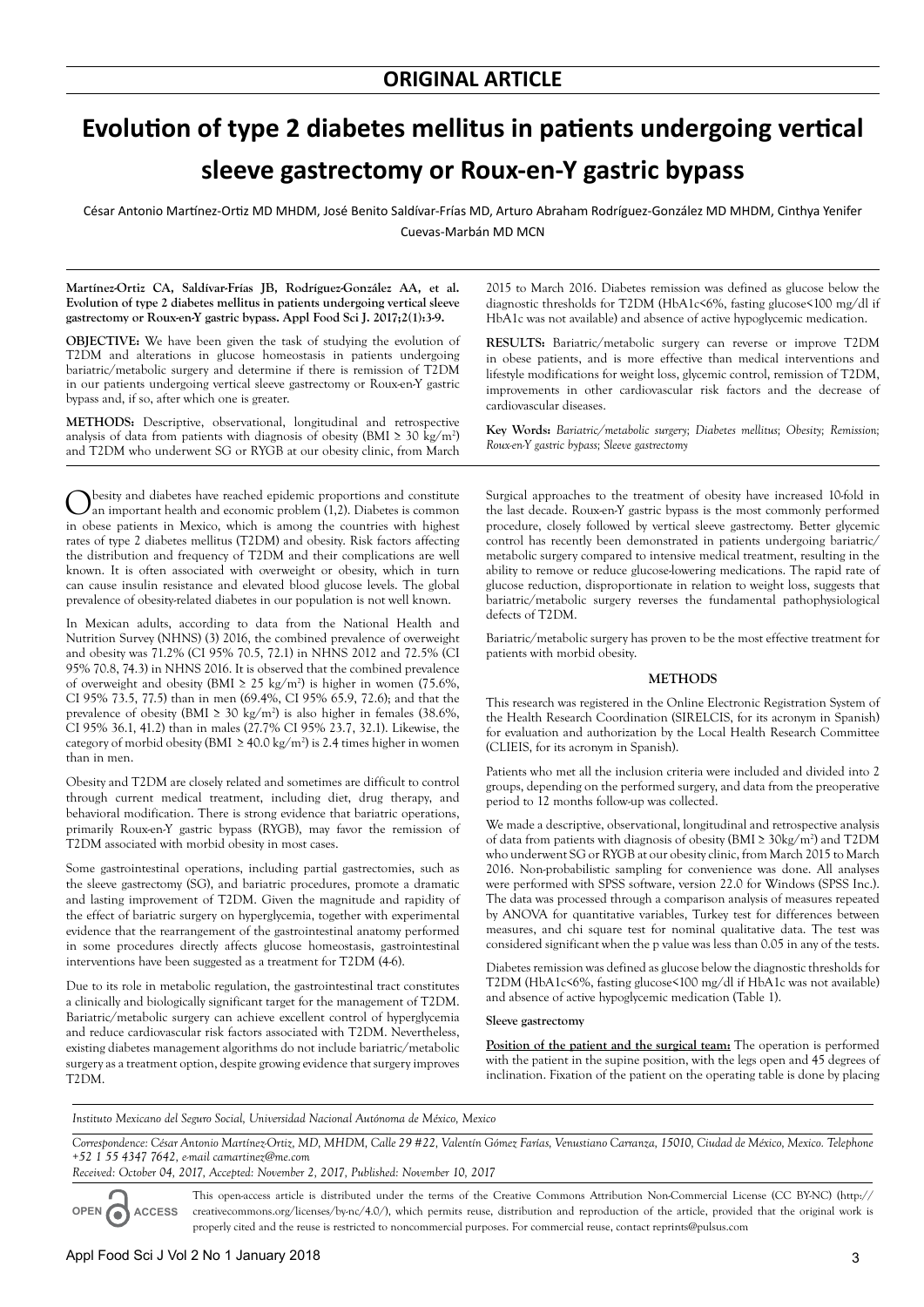## **TABLE 1 Demographics by group**

| $N = 33$                | SG            | <b>RYGB</b>   | р     |
|-------------------------|---------------|---------------|-------|
| Gender (n [%])          |               |               |       |
| Male                    | 1(3.03)       | 6(18.18)      | 0.444 |
| Female                  | 7(21.21)      | 19 (57.50)    |       |
| Age (años) [M (DE)]     | 48.50 (7.010) | 44.60 (7.842) | 0.658 |
| Height $(m)$ $[M (DE)]$ | 1.59(0.097)   | 1.61(0.097)   | 0.960 |
| IBW (kg) [M (DE)]       | 55.12 (8.26)  | 57.37 (8.76)  | 0.913 |
| Min W (kg) $[M (DE)]$   | 46.92 (5.90)  | 48.43 (6.19)  | 0.967 |
| Max-W (kg) [M (DE)]     | 63.15 (7.94)  | 65.18 (8.27)  | 0.967 |
|                         |               |               |       |

*IBW Ideal body weight; M Mean; m meters; Max W Maximum weight; Min W Minimum weight; n Number of patients; N Total number of patients; RYGB Rouxen-Y gastric bypass; SD Standard deviation; SG Vertical sleeve gastrectomy; % Percentage*

bandages on the thighs and feet, with the placement of bags of crystalloid solution in popliteal spaces and ankles. The surgeon stood between his legs, with the first assistant, who handled the camera and the assistant clamp, to his left, and the second assistant to his right. Bladder catheter is used for collection and quantification of urine. Prophylactic antibiotic is given. The prevention of thromboembolic disease is done with the use of graduated compression stockings. A 36 Fr gastric tube is placed.

**Neumoperitoneum and placement of the trocars:** The pneumoperitoneum is performed with a Veress needle through an incision in the mesogastrium 12-15 cm below the xiphoid process, 2-3 cm to the left of the midline, where the first trocar, 12 mm, is placed for the 30 degree optics. The pressure is set at 17 mm Hg. the second trocar, 5 mm, for the liver separator, is placed near the xiphoid process, to the right of the midline; the third trocar, 12 mm, for the left hand of the surgeon, is placed on the right side of the patient in an intermediate position between the two anterior, 3-5 cm lateral to the midline; the fourth trocar, 12 mm, for the surgeon's right hand, is placed adjacent to the left costal margin at the level of the middle clavicular line; and the fifth trocar, 5 mm, for the second assistant, is placed under the left costal border at the level of the anterior axillary line.

**Gastric sleeve:** Displacement of the left lobe of the liver with the spacer provides adequate visualization of the entire stomach during gastrectomy. The pylorus is identified and the major curve of the stomach is dissected. Medtronic Sonicision is used to enter the major sac through division of the major omentum and the greater curvature of the stomach is released from the omentum and short gastric vessels. The dissection begins at 5 cm from the pylorus and proceeds towards the angle of His. The 38 Fr gastric tubes is then passed under direct vision through the esophagus and stomach to the first portion of the duodenum, aligned along the minor curvature of the stomach and is used as a guide to perform vertical gastrectomy in a sleeve beginning 2 cm proximal to the pylorus and extending towards the angle of His. Medtronic Endo GIA Ultra linear cutter is used, starting with two 60 mm purple cartridges and then with 60 mm blue cartridges, always remaining to the left and lateral to the gastric tube. The severed stomach, which includes the major curvature, is completely released and withdrawn through the incision on the left flank side.

Hemostasis is checked on the staple line and, after a test with approximately 250 ml of 10% methylene blue-stained solution introduced through the 36 Fr gastric probes, the absence of leakage is also verified. Penrose drainage is placed through the site of the fifth trocar. Finally, the trocars are removed under direct visualization and the skin is closed with single points separated with non-absorbable suture 3-0.

**Roux-en-Y gastric bypass:** Position of the patient and the surgical team, and pneumoperitoneum and trocar placement were performed in the same fashion as for sleeve gastrectomy.

**Gastric pouch:** Preparation to create the gastric pouch begins with dissection of the His angle and opening of the left gastrophrenic ligament with Medtronic Sonicision to expose the lateral aspect of the left diaphragmatic pillar. Then, the fat pad of the Belsey gastroesophageal junction is made. Dissection of the minor curvature is performed between the second and third blood vessels, obtaining access to the posterior gastric wall. Medtronic Endo GIA Ultra linear cutter is used. The first shot is carried out in the horizontal direction with a 45 mm blue cartridge. The dissection of the retrogastric space is then initiated until a complete visualization of the left diaphragmatic pillar is performed, whereupon cranial stapling is performed with 60 mm blue cartridges, finishing the gastric bag. Both the staple line of the excluded stomach and that of the gastric bag are reinforced with continuous simple surgeon with 2-0 nonabsorbable suture.

**Gastroenterostomy:**The major omentum is mobilized to the upper abdomen, open mid-way in the longitudinal direction with Medtronic Sonicision®, to bring the jejunal loop to the supramesocolic area for the anastomosis. This maneuver allows easy access to the Treitz angle and the initial segment of the jejunum, to define a length of 100 mm biliopancreatic loop. Keeping the proximal part of the jejunum always to the right side of the surgeon, the handle mobilizes to the upper abdomen without being sectioned, similar to the Billroth II isoperistaltic reconstruction. After making two small holes with Medtronic Sonicision, one on the posterior surface of the gastric bag and the bull in the jejunal loop, a 20 mm gastroenterostomy with a 45 mm white cartridge is performed. The aperture was sutured with a simple seromuscular continuous artery with absorbable 2-0 thread, using the 36 Fr gastric probes for calibration. After the suture is completed, the catheter is removed allowing a better fit for the final caliber of the anastomosis. Seromuscular stitches are separated with non-absorbable suture 2-0 at the apex of the anastomosis.

**Close up of Petersen space:** With superior traction of the mesocolon, near the medial part of the transverse colon towards the liver, the Petersen space is closed with 2-0 absorbable continuous suture, from the distal angle between the mesocolon and mesenterium of the alimentary loop to the edge of the colon transverse and jejunum.

**Enteroenterostomy:** From the gastroenterostomy, in the direction of the distal jejunum and according to the surgeon's preference, a jejunum segment of 150 mm is measured to anastomose with the biliopancreatic loop in the afferent portion of the gastroenterostomy, thus determining the length of the alimentary handle. The anastomosis is performed in an isoperistaltic manner, with a white cartridge of 45 mm. After reviewing hemostasis on the staple line, the incision was sutured with a simple seromuscular continuous surgeon with absorbable 2-0 thread. The mesenteric defect is closed with continuous surgeon with absorbable suture 2-0.

After a test with approximately 250 ml of 10% methylene blue-stained solution introduced through the 36 Fr gastric probes, it is possible to verify the integrity of the two anastomosis (which are connected up to now as in a procedure Billroth II). Next, the corresponding segment of the biliopancreatic loop is sectioned along the gastroenterostomy to convert the initial arrangement of double omega into a Roux-en-Y.

Penrose drainage is placed through the site of the fifth trocar. The trocars are then removed under direct visualization and the skin is closed with single stitches separated with non-absorbable suture 3-0.

#### **RESULTS**

Thirty-three patients with diagnosis of obesity (Table 2) and type 2 diabetes mellitus were divided into two groups, depending on the performed surgery: 8 patients, 1 man (3.03%) and 7 women (21.21%), SG; and 25 patients, 6 men (18.18%) and 19 women (57.50%), RYGB. After 1 year of follow-up, there was remission in 7 (21.21%) of 8 patients in the SG group and in 24 (72.72%) in 25 (93.93%) patients in the RYGB group (Tables 3 and 4).

## **TABLE 2**

#### **Diagnosis by group**

| Diagnosis (n [%]) | SG       | <b>RYGB</b> |
|-------------------|----------|-------------|
| Obesity class I   | 0(0.00)  | 0(0.00)     |
| Obesity class II  | 0(0.00)  | 3(9.09)     |
| Obesity class III | 8(24.32) | 22 (66.66)  |

*n number of patients; N Total number of patients; RYGB: Roux-en-Y gastric bypass; SG Vertical sleeve gastrectomy; % Percentage*

#### **TABLE 3**

#### **Somatometry by group 1**

|               | Group       | N  | М      | SD     |
|---------------|-------------|----|--------|--------|
| Weight (kg)   | SG          | 8  | 153.22 | 40.604 |
| Month 0       | <b>RYGB</b> | 25 | 120.71 | 17.640 |
| BMI $(kg/m2)$ | SG          | 8  | 60.03  | 11.202 |
| Month 0       | <b>RYGB</b> | 25 | 46.27  | 5.612  |
| EBW (kg)      | SG          | 8  | 98.09  | 34.636 |
| Month 0       | <b>RYGB</b> | 25 | 63.33  | 14.078 |

*BMI Body mass index; EBW Excess body weight; M Mean; N Number of patients; RYGB Roux-en-Y gastric bypass; SD Standard deviation; SG Vertical sleeve gastrectomy*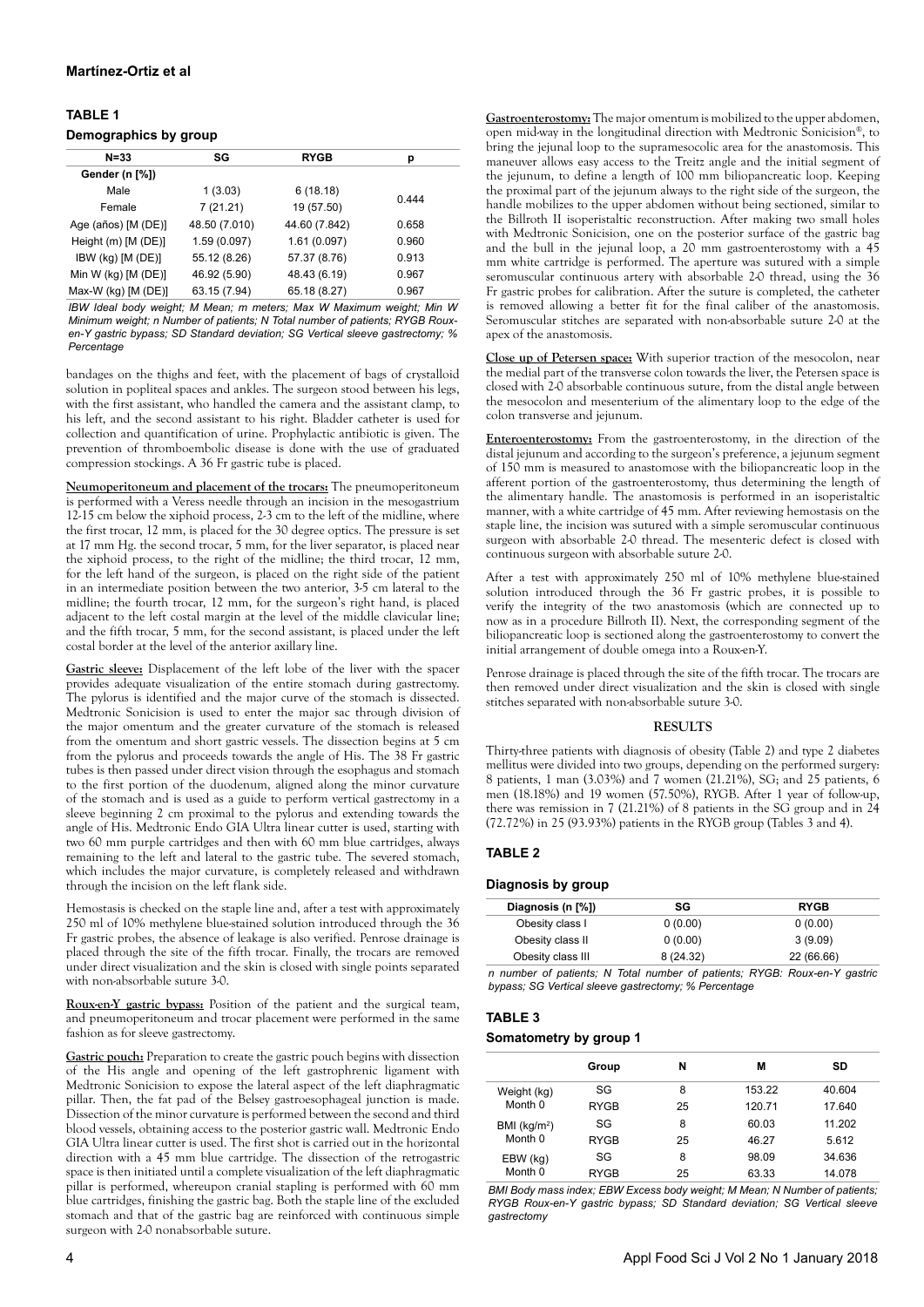The mean age was 48.50 years (7,010) in the SG group and 44.60 years  $(7,842)$  in the RYGB group (p=0.658); the mean preoperative weight (month 0) was 153.22 kg (40.604) in the SG group and 120.71 kg (17.640) in the RYGB group (p=0.008); the mean preoperative body mass index (BMI) was 60.03 kg/m2 (11.202) in the SG group and 46.27 kg/m2 (5,612) in the RYGB group (p=0.001); and the mean preoperative excess body weight (EBW) was 98.09 kg (34.636) in the SG group, and 63.33 kg (14,078) in the RYGB group (p=0.001).

In the SG group, 8 (24.24%) patients had class III obesity; and in the RYGB group, 3 (0.09%) patients had class II obesity and 22 (66.66%) patients had class III obesity.

The mean preoperative glucose (month 0) was 133.75  $g/dl$  (59,223) in the SG group, and 106.36 g/dl (27,741) in the RYGB group (p=0.013); and the mean HbA1c was 7.00% (1,323) in the SG group, and 5.94% (0.856) in the RYGB group ( $p=0.295$ ).

Before the operation, 8 (24.32%) patients in the SG group and 24 (72.72%) patients in the DGRY group (p=0.566) were treated with oral hypoglycemic agents for T2DM (Table 1 and Figure 1); and 1 (3.03%) patient in the SG group and 2 (6.06%) patients in the DGRY group (p=0.050) administered insulin as part of the treatment for T2DM (Tables 6 and 7 and Figure 2).

One month after the surgical procedure, 7 (21.21%) patients in the SG group and 23 (69.69%) patients in the DGRY group (p=0.001) had discontinued treatment with oral hypoglycemic agents for T2DM; only 1 (3.03%) patient in each group continued treatment during the 12 months follow-up. All patients in both groups given insulin stopped (p=0.000).

At the first month of follow-up, there was partial remission of T2DM in SG operated patients, and complete remission of T2DM in patients operated on RYGB. The mean glucose was 100.13 g/dl (16,217) in the SG group and 94.42  $g/dl$  (8,895) in the RYGB group (p=0.070); and the mean HbA1c was 6.43% (0.656) in the SG group and 5.62% (0.559) in the RYGB group (p=0.448). There was complete remission of T2DM in patients in the first group until the sixth month of follow-up, when the mean glucose was 96.75  $g/dl$  (12,023) (p=0.927) and the mean HbA1c was 5.61% (0.515) (p=0.430).

At the end of follow-up, there were complete remissions in 7 (21.21%) of 8 patients in the SG group and in 24 (72.72%) in 25 patients in the RYGB group, 93.93% of patients included in our study (Figures 3 and 4).

## **DISCUSSION**

Overweight and obesity have become a global problem due to their incidence and prevalence, their comorbidity and it has a great negative economic and social impact. Their solution is not easy and demands great efforts.

The gastrointestinal tract contributes significantly to glucose homeostasis, and increasing evidence has shown benefits of bariatric/metabolic surgery to treat and prevent T2DM (4-21). Beyond inducing metabolic improvements related to weight loss, some operations involve mechanisms that improve glucose homeostasis independent of weight loss, such as changes in the metabolism of intestinal hormones, in bile acid metabolism, in the microbiota, in the intestinal metabolism of glucose, and in the sensitivity to nutrients (4,22-29). It has been hypothesized that changes in gastrointestinal hormone secretion favor the early improvement of T2DM, mainly after RYGB, a procedure in which the duodenum and proximal jejunum are excluded from contact with food (theory of the previous bowel). However, it has been proposed that weight loss obtained by simpler, and purely restrictive procedures, such as SG, also favors the remission of T2DM (30).

Data from an increasing number of recent randomized controlled trials (RCTs) in patients with T2DM (4-21), including mainly individuals with a BMI  $\geq$  35 kg/m<sup>2</sup> (the threshold most commonly used for traditional bariatric surgery), as well as in some patients with BMI<35 kg/m2 (range 25-35 kg/ m2 ), consistently demonstrate a superior efficacy of bariatric/metabolic surgery in reducing weight and decreasing glycemia compared to a variety of modifications in lifestyle and medical interventions. Although the benefits of diabetes surgery often decrease over time, the relative superiority of surgery over lifestyle modifications and medical interventions in RCTs is similar over a range of 1-5 years. The analysis of RCTs shows a mean reduction of HbA1c of 2.0% for surgery compared to 0.5% for conventional therapies (p=0.001). In all of these trials, the final HbA1c in the surgical groups is about 6.0%, regardless of the baseline HbA1c level. However, most of these RCTs have only been examined for 1-2 years and only a few have examined the results for 3-5 years.

Bariatric operations cause remission of T2DM (defined as the achievement of non-diabetic levels of HbA1c without medications) in most cases. The remission is considered 1) partial, with glucose below the diagnostic thresholds for T2DM (HbA1c>6%<6.5%, fasting glucose 100-125 mg/dl), at least one year of duration, without active drug therapy or procedures in

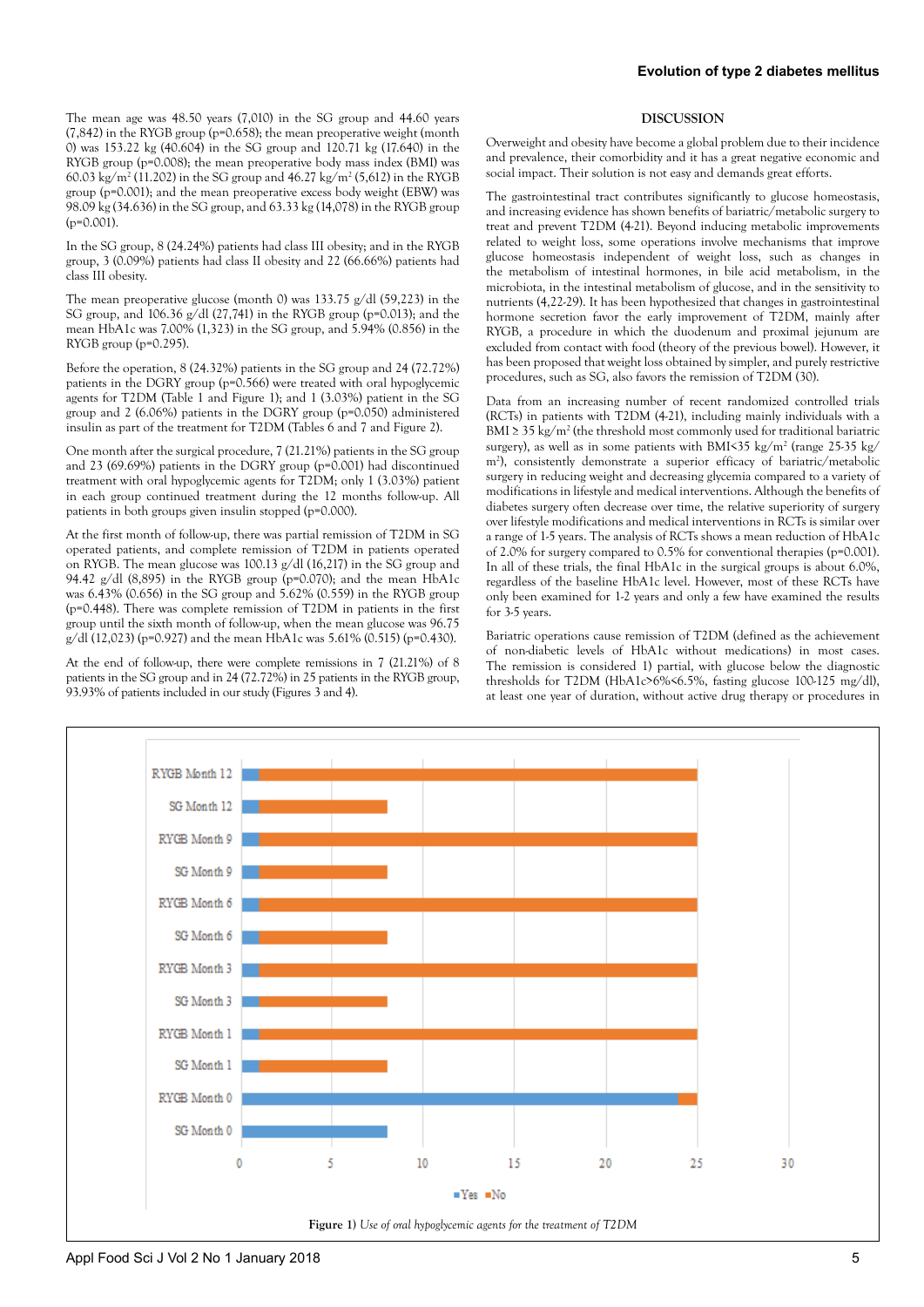# **Martínez-Ortiz et al**



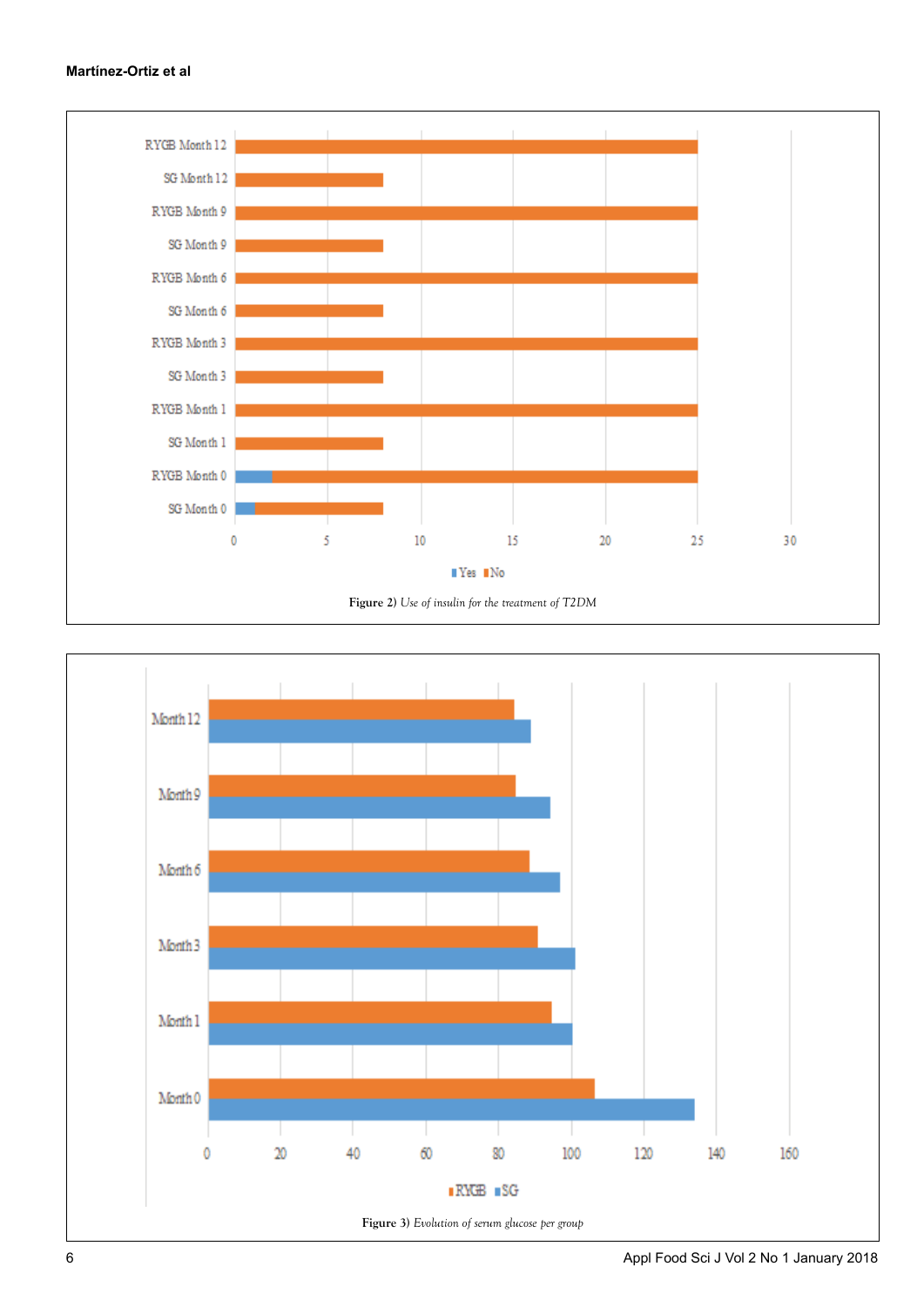## **Evolution of type 2 diabetes mellitus**



# **TABLE 4 Somatometry by group 2**

|                                  |        | Sig.  |
|----------------------------------|--------|-------|
| Weight (kg) Month 0              | 8.122  | 0.008 |
| BMI (kg/m <sup>2</sup> ) Month 0 | 14.813 | 0.001 |
| EBW (kg) Month 0                 | 14.830 | 0.001 |
| T <sub>2</sub> DM                | 6.464  | 0.016 |

*BMI Body mass index; EBW Excess body weight; N Number of patients; RYGB Roux-en-Y gastric bypass; SG Vertical sleeve gastrectomy; T2DM Type 2 diabetes mellitus*

# **TABLE 5**

## **Use of oral hypoglycemic agents for the treatment of T2DM**

| SG       | <b>RYGB</b> |       |  |
|----------|-------------|-------|--|
|          |             |       |  |
| 8(24.32) | 24 (72.72)  |       |  |
| 0(0.00)  | 1(3.03)     | 0.556 |  |
|          |             |       |  |
| (3.03)   | 1(3.03)     |       |  |
| 7(21.21) | 24 (72.72)  | 0.001 |  |
|          |             |       |  |

*n number of patients; RYGB Roux-en-Y gastric bypass; SG Vertical sleeve gastrectomy*

# **TABLE 6**

# **Use of insulin for the treatment of T2DM**

| Uso of insulin (n [%]) | SG       | <b>RYGB</b> | р     |  |
|------------------------|----------|-------------|-------|--|
| Month 0                |          |             |       |  |
| Yes                    | 1(3.03)  | 2(6.06)     |       |  |
| <b>No</b>              | 7(21.21) | 23 (69.60)  | 0.050 |  |
| Month 1                |          |             |       |  |
| Yes                    | 0(0.00)  | 0(0.00)     |       |  |
| <b>No</b>              | 8(24.24) | 25 (75.75)  | 0.000 |  |
| Month 3, 6, 9, 12      |          |             |       |  |
| Yes                    | 0(0.00)  | 0(0.00)     |       |  |
| No                     | 0/0.00   | 0/0.00      | ٠     |  |

*n number of patients; RYGB Roux-en-Y gastric bypass; SG Vertical sleeve gastrectomy*

progress; 2) complete, with normal glucose (HbA1c<6%, fasting glucose<100 mg/dl), at least one year of duration, without active drug therapy or ongoing procedures; and 3) prolonged, when there is complete remission for at least five years (31). Numerous RCTs with postoperative follow-up ranging from 1 to 5 years have consistently documented sustained remission of diabetes in 30-63% of patients (4-21). Available data suggest an erosion of diabetes

remission over time: 35-50% or more of patients who initially achieve remission of diabetes eventually experience recurrence. However, the mean disease-free period among individuals with DGY is 8.3 years (20,32). With or without relapse of T2DM, the vast majority of patients undergoing surgery maintain a substantial improvement in baseline glycemic control of at least 5 to 15 years (14,20,32-36).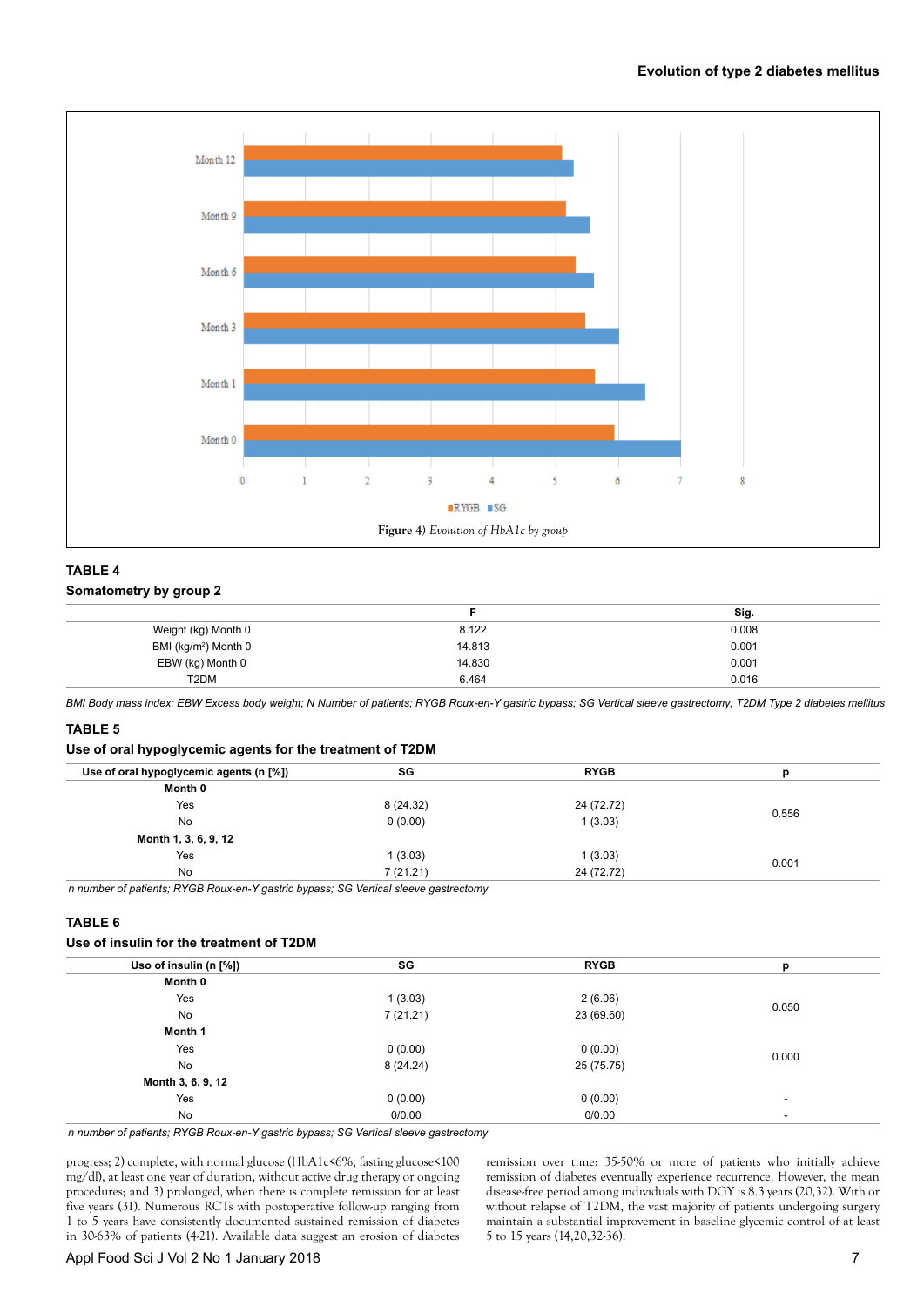## **Martínez-Ortiz et al**

# **TABLE 7**

# **Evolution of serum glucose per group**

| Glucose (g/dl) | Group       | M      | SD     | р     |
|----------------|-------------|--------|--------|-------|
|                | SG          | 133.75 | 59.223 | 0.013 |
| Month 0        | <b>RYGB</b> | 106.36 | 27.741 |       |
| Month 1        | SG          | 100.13 | 16.217 | 0.070 |
|                | <b>RYGB</b> | 94.42  | 8.895  |       |
| Month 3        | SG          | 101.25 | 14.859 |       |
|                | <b>RYGB</b> | 90.54  | 12.518 | 0.630 |
| Month 6        | SG          | 96.75  | 12.023 | 0.927 |
|                | <b>RYGB</b> | 88.16  | 11.273 |       |
| Month 9        | SG          | 94.00  | 6.698  | 0.373 |
|                | <b>RYGB</b> | 84.71  | 11.277 |       |
| Month 12       | SG          | 88.75  | 7.833  | 0.849 |
|                | <b>RYGB</b> | 84.25  | 8.593  |       |

*M Mean; SD Standard deviation; SG Vertical sleeve gastrectomy; RYGB Roux-en-Y gastric bypass*

#### **TABLE 8**

## **Evolution of HbA1c by group**

| $HbA_{1c}$ (%) | Group       | M    | SD    | p     |
|----------------|-------------|------|-------|-------|
| Month 0        | SG          | 7.00 | 1.323 | 0.295 |
|                | <b>RYGB</b> | 5.94 | 0.856 |       |
| Month 1        | SG          | 6.43 | 0.656 | 0.448 |
|                | <b>RYGB</b> | 5.62 | 0.559 |       |
| Month 3        | SG          | 6.00 | 0.767 | 0.267 |
|                | <b>RYGB</b> | 5.47 | 0.480 |       |
| Month 6        | SG          | 5.61 | 0.515 | 0.430 |
|                | <b>RYGB</b> | 5.32 | 0.415 |       |
| Month 9        | SG          | 5.55 | 0.555 | 0.428 |
|                | <b>RYGB</b> | 5.16 | 0.433 |       |
| Month 12       | SG          | 5.28 | 0.422 | 0.854 |
|                | <b>RYGB</b> | 5.09 | 0.390 |       |

*M Mean; SD Standard deviation; SG Vertical sleeve gastrectomy; RYGB Roux-en-Y gastric bypass*

The expected duration of T2DM (eg>8 years) (13), insulin use, and poorer glycemic control are consistently associated with lower rates of remission of T2DM and/or an increased risk of relapse (18,25,39). Basal visceral fat may also help predict postoperative outcomes4.

Beyond the improvement in glycemia, it has been demonstrated in RCTs that bariatric/metabolic surgery confers additional health benefits, including major reductions compared to lifestyle modifications and medical interventions in other risk factors cardiovascular disease (CVD) (4-21) and improvement in the quality of life (9,13,14). Improvements in other critical outcomes, such as microvascular and macrovascular complications of T2DM, CVD, cancer and death, have only been observed in nonrandomized studies (4,20,34,37,38).

In obese patients with T2DM, short-term studies show that bariatric/ metabolic surgery results in remission of T2DM in 60% to 90% of cases, and this is less common after treatment with changes in lifestyle, exercise alone, and medications for weight loss and/or anti-T2DM. However, although bariatric/metabolic surgery is associated with remission of T2DM and less complications more frequently than usual treatment, no long-term results are known (39,40).

Depending on the bariatric/metabolic procedure used, the diabetes remission rate can range from 45% to 97% of patients. This observation has raised the question of the surgical procedure of choice for treating T2DM. Bariatric/metabolic procedures are considered as an additional therapeutic option allowing improved diabetes control in most of patients. A more favorable diabetes remission is achievable in patients with a relatively short history of diabetes duration (41). Patients with longer preoperative duration of diabetes, poorer glycemic control, and preoperative insulin use have a lower probability of diabetes remission after RYGB (42). Both RYGB and SG are similarly efficient for T2DM remission at 1 year, with no significant difference according to the surgical procedure. The preoperative predictive factors of diabetes remission were baseline BMI  $\leq$  50 kg/m<sup>2</sup>, duration of T2DM  $\leq$  4 years, HbA1c  $\leq$  7.1%, fasting glucose $\leq$ 114 g/l and absence of insulin therapy. A short duration of diabetes and good preoperative glycaemic control increase the rate of T2DM remission 1 year after surgery. Preoperative

metabolic data could be of greater importance than the choice of bariatric procedure (43). Further investigations are needed to clarify the duration of the benefit of surgery in diabetes remission, the mechanism of the success of surgery, and the mechanism associated with diabetic recurrence (44).

## **REFERENCES**

- 1. Flegal KM, Carroll MD, Kit BK, et al. Prevalence of obesity and trends in the distribution of body mass index among US adults, 1999-2010. JAMA. 2012;307(5):491-7.
- 2. Maruthur NM. The growing prevalence of type 2 diabetes: increased incidence or improved survival? Curr Diab Rep. 2013;13(6):786-94.
- 3. Instituto Nacional de Salud Pública. Encuesta Nacional de Salud y Nutrición de Medio Camino 2016 (ENSANUT MC 2016). Ciudad de México. 2016.
- 4. Rubino F, Nathan DM, Eckel RH, et al. Metabolic surgery in the treatment algorithm for type 2 diabetes: A joint statement by international diabetes organizations. Diabetes Care. 2016;39:861-77.
- 5. Mingrone G, Panunzi S, De Gaetano A, et al. Bariatric surgery versus conventional medical therapy for type 2 diabetes. N Engl J Med. 2012;366(17):1577-85.
- 6. Schauer PR, Kashyap SR, Wolski K, et al. Bariatric surgery versus intensive medical therapy in obese patients with diabetes. N Engl J Med. 2012;366(17):1567-76.
- 7. Ikramuddin S, Korner J, Lee WJ, et al. Roux-en-Y gastric bypass vs. intensive medical management for the control of type 2 diabetes, hypertension and hyperlipidemia: The Diabetes Surgery Study randomized clinical trial. JAMA. 2013;309(21):2240-9.
- 8. Courcoulas AP, Goodpaster BH, Eagleton JK, et al. Surgical vs. medical treatments for type 2 diabetes mellitus: A randomized clinical trial. JAMA. 2014;149(7):707-15.